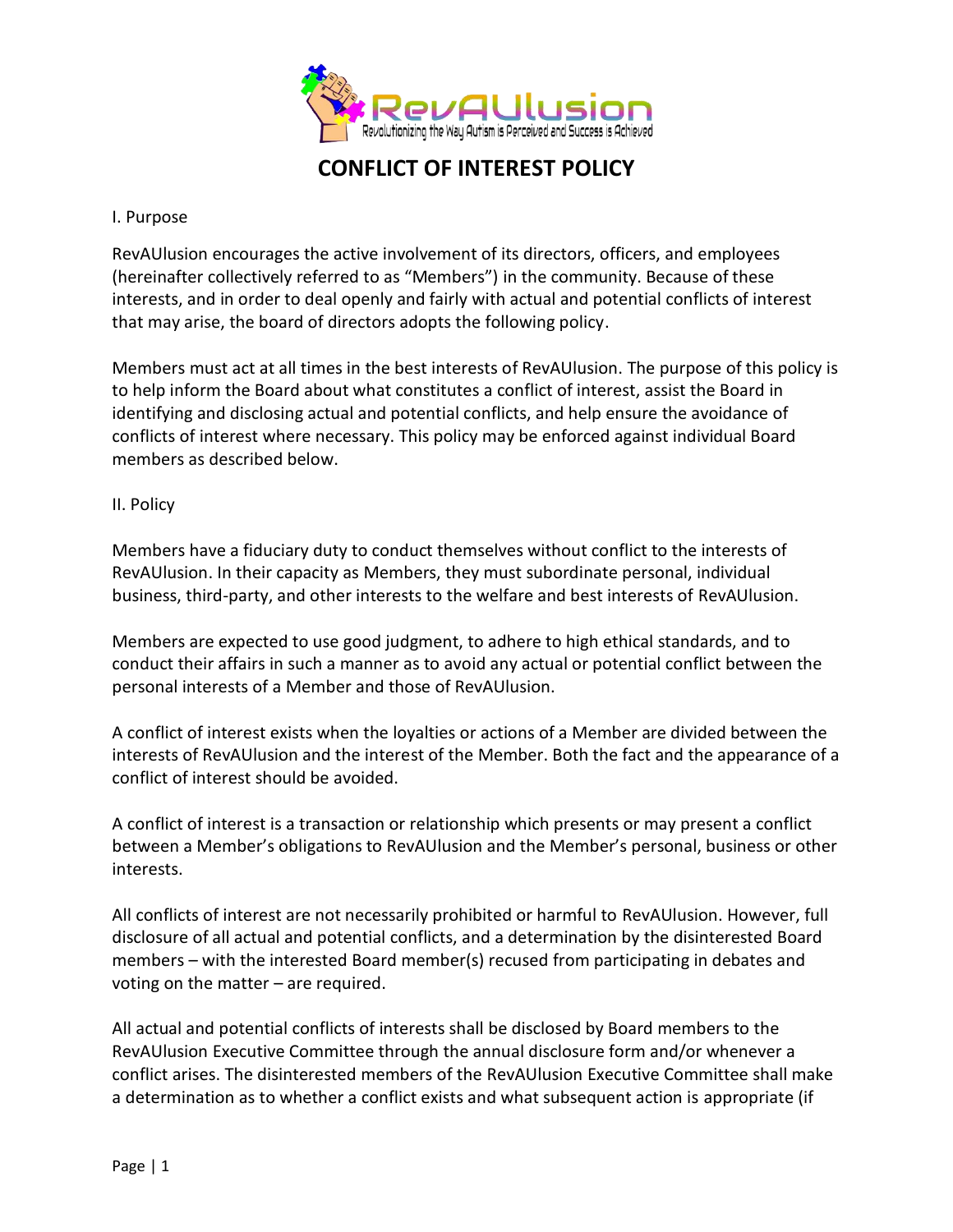

any). The RevAUlusion Executive Committee shall inform the Member of such determination and action.

The Executive Committee shall retain the right to modify or reverse such determination and action and shall retain the ultimate enforcement authority with respect to the interpretation and application of this policy.

On an annual basis, all Board members shall be provided with a copy of this policy and required to complete and sign the acknowledgment and disclosure form attached.

All completed forms shall be provided to and reviewed by the RevAUlusion Executive Committee, as well as all other conflict information provided by Board members.

### III. Definitions

Affiliation includes all direct and indirect financial interests between a Member and a person with whom RevAUlusion is considering entering into any transaction. It also includes any other interest that may influence the judgment of a director, officer or employee. An objective test is applied to determine whether an affiliation exists between the Member and the other person: whether the involvement or relationship of the Member with the other person is such that it reduces the likelihood that the director, officer, or employee can act in the best interests of RevAUlusion.

Person means any individual, trust, estate, partnership, association, company or corporation. Substantial influence over RevAUlusion. The following persons are deemed to have substantial influence over RevAUlusion: each member of the Board of Directors; the officers of RevAUlusion, Senior staff and employees and such persons' spouse, ancestors, children, grandchildren, great grandchildren, brothers, sisters and the spouses of the children, grandchildren, great grandchildren, brothers and sisters; and an entity in which such persons hold more than 35 percent of the control.

Disclosures: RevAUlusion understands that certain relationships could lead to actual, perceived, or apparent conflicts or dualities of interest. The board of directors has determined that the following relationships between Members and Organizations should be disclosed.

Involvement with an Organization in the following circumstances extends to the Member's spouses/partners and dependents, and covers any involvement during the past 12 months, whether or not still current.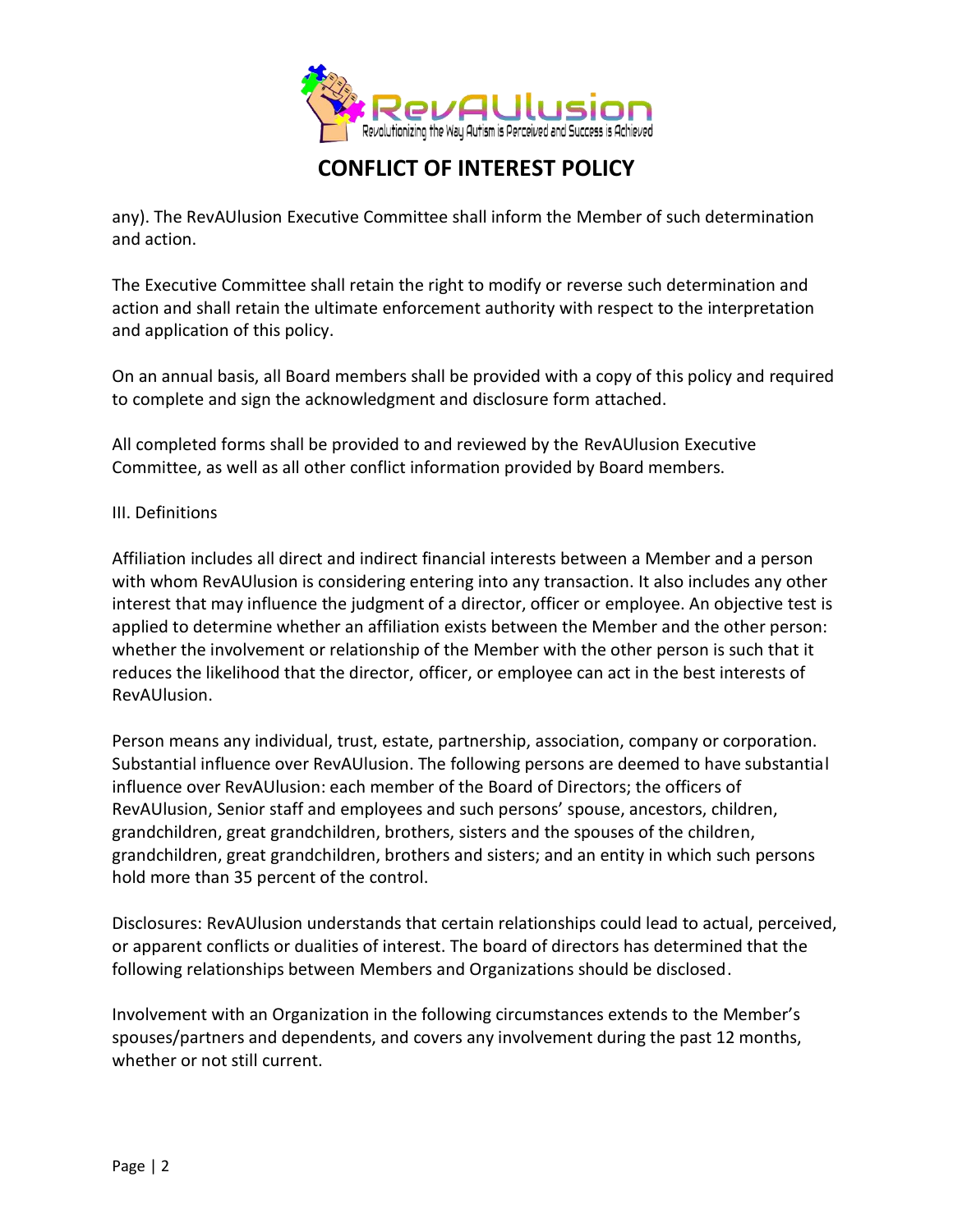

The relationships are as follows:

- 1. Consulting fees/honoraria including honoraria from a third party, gifts or in-kind compensation for consulting, lecturing, travel, scientific advisory board service, legal testimony or consultation, or other purpose.
- 2. Speaker's bureau
- 3. Equity interests/stock options (or entitlement to the same), including a non-publicly traded company.
- 4. Equity interests (or entitlement to the same) in a publicly traded and financially related company.
- 5. Royalty income or the right to receive future royalties.
- 6. Non-royalty payments or entitlements to payments in connection with the activity that are not directly related to the reasonable costs of that activity.
- 7. Officer, trustee, director, or any other fiduciary role, whether or not remuneration is received for service.
- 8. Ownership/partnership/principal excluding mutual diversified funds.
- 9. Research grants from a financially interested company.
- 10. Fellowship support
- 11. Salary or position funding (partial or full) or "in-kind" support of program.
- 12. Intellectual property rights including patent or other intellectual property in a for-profit corporation.
- 13. Other financial benefit (please specify):
- 14. Other relationship (please specify):

#### Category (See chart)

| Name of Organization | None | Modest (<<br>$$10,000$ ) | Significant (><br>$$10,000$ ) |
|----------------------|------|--------------------------|-------------------------------|
| ABC (example)        |      |                          |                               |
|                      |      |                          |                               |
|                      |      |                          |                               |

*Important: If you have multiple "modest" relationships with a single organization which, when cumulated, total more than \$10,000, please include under "significant" in the last column above*

#### IV. Procedures and Annual Disclosure Form

#### *Duty to Disclose*

Members are required to file a signed Disclosure Form not less than annually and on such other occasions as requested by the Executive Committee or the board of directors. Disclosure Forms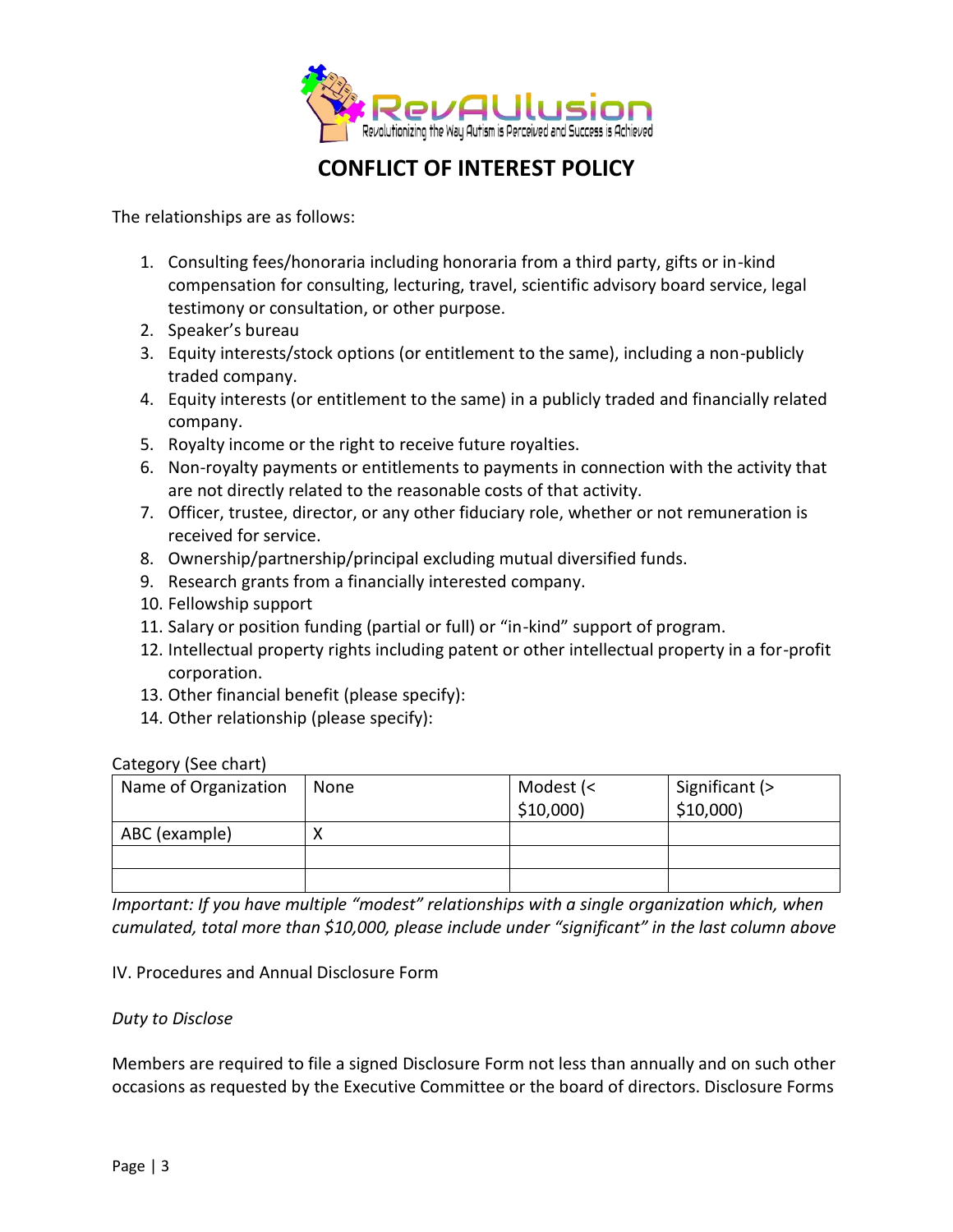

must also be completed and signed at the time of appointment to the board of directors or any committee.

Members have a continuing obligation to disclose any potential conflict of interest with respect to any transaction that affects or may affect RevAUlusion. In other words, notwithstanding the submission of the attached Disclosure Form, Members must reveal any potential conflict of interest that arises after the submission of this form. Each subsequent disclosure must describe the nature of the real, perceived, or potential conflict of interest and all facts known relating to the subject matter.

### *Determining Whether a Conflict of Interest Exists*

The attached form will be reviewed by the board of directors to determine whether any disclosures constitute a conflict or duality of interest. The board of directors shall have the right to inquire further with regard to your disclosure and, in the event it determines there to be a conflict or appearance of a conflict of interest, or in the event of a failure to provide requested information or otherwise to cooperate with it, shall make a determination as to your continuing role and participation as an officer, member of the board of directors, or member of a committee of RevAUlusion. The existence of a relationship as defined above does not necessarily imply ineligibility to serve, but rather that participation in some matters may be modified or avoided or, in appropriate circumstances, discontinued. The board of directors shall have the authority, as it deems appropriate, to make the final decision as to your continuing role and participation in RevAUlusion.

The responsibility for identifying a potential conflict resulting from a relationship with an Organization in any given situation rests with the Member. If you have any questions as to whether or not there is a conflict, whether actual, potential, or perceived, you should first address the matter with the Chair of the Board. When your work with RevAUlusion involves a matter relating to an Organization with which you have a relationship, you should excuse yourself from the meeting for the duration of the discussion, and you will be informed when the discussion has terminated. Your departure will be noted in the minutes of the meeting. After an affiliation disclosure by a director at a Board meeting, the director shall leave the meeting while the implications of the affiliation are considered and voted upon. The remaining Board members shall determine if a conflict of interest exists.

#### V: Findings of the Board

If the Board of Directors determines that a person with substantial influence over RevAUlusion (such person) has a conflict of interest with regard to a transaction of RevAUlusion,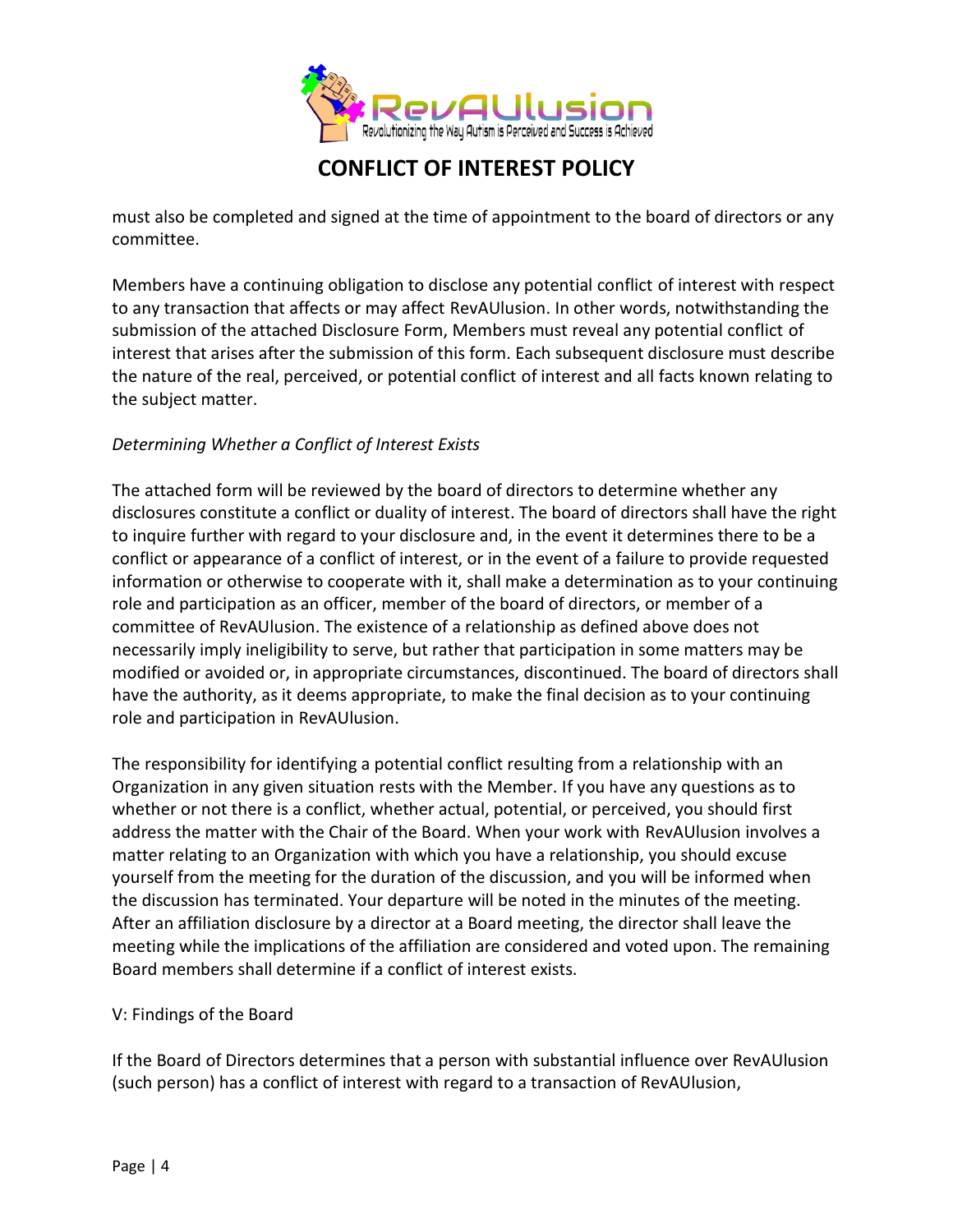

RevAUlusion may engage in the transaction only if the following conditions are met prior to the transaction:

- A. Such person shall disclose to the Board all material facts concerning the person's affiliation with the transaction.
- B. The Board shall review the material facts. The transaction may be approved only if a majority of the directors, not counting the vote of such person, concludes that:

(1) The proposed transaction is fair and reasonable to RevAUlusion, and (2) RevAUlusion proposes to engage in this transaction for its own purposes and benefits and not for the benefit of such person, and

(3) The proposed transaction is the most beneficial arrangement which RevAUlusion could obtain in the circumstances with reasonable efforts.

The minutes of any meeting at which such a decision is taken shall record the nature of the affiliation and the material facts disclosed by such person and reviewed by the Chair of the Board.

### VI: Annual Statements

All Members, as described above, shall sign an Annual Disclosure Statement which affirms that the person has received a copy of this Conflict of Interest Policy, has read and understood the Policy, and has agreed to comply with the Policy, and discloses any direct or indirect affiliations.

All Annual Disclosure Statements shall be submitted to the Secretary of RevAUlusion and filed with the minutes of the first meeting of the Board of Directors held each year.

Please complete the attached form and return it to the President of the Board or the Secretary of the Board. If you do not have a conflict as defined in this policy, please read and check the appropriate box on the Disclosure Form.

If you have a conflict as defined above, please read and check the appropriate box of the Disclosure Form and describe the potential conflict.

#### VII: Remedies

Any Member who fails to comply with this Conflict of Interest Policy may, in the discretion of the Board of Directors, be censured or be removed from the Board.